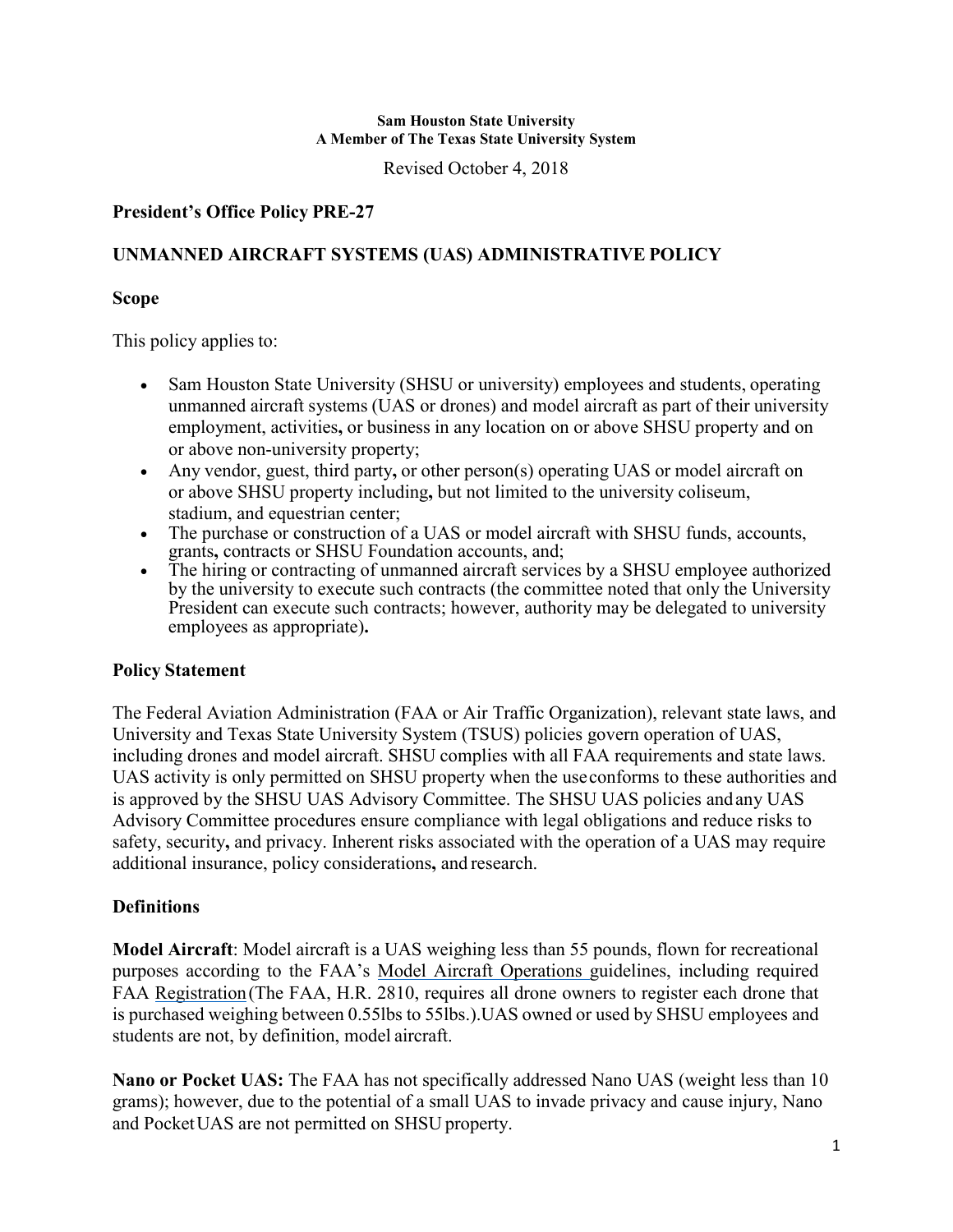**Pilots in Command (PIC)**: Pilots in Command (PIC) have full control for all UAS flight operations and must have an [FAA remote pilot certificate,](https://www.faa.gov/uas/getting_started/fly_for_work_business/becoming_a_pilot/) FAA Small Unmanned Aircraft Regulations (Part 107), or an FAA Airman Certificate and/or Rating Application) with a current FAA third-class airman medical certificate or a valid U.S. driver's license issued by a state, the District of Columbia, Puerto Rico, a territory, a possession, or the Federal government.

**Property**: Buildings, grounds, land, and airspace owned, leased, or controlled bySHSU.

**UAS Advisory Committee –** The SHSU UAS Advisory Committee (Committee) is comprised of appointed representatives from the [Office of Research and Sponsored Programs \(ORSP\)](http://www.shsu.edu/dept/office-of-research-and-sponsored-programs/compliance/uas.html)**;** Office of Environmental Health, [Safety & Risk Management \(EHS & RM\)](http://www.shsu.edu/dept/human-resources/risk-management/)**;** [Center for](http://www.shsu.edu/centers/innovation-and-technology/)  [Innovation & Technology;](http://www.shsu.edu/centers/innovation-and-technology/) [College of Science and Engineering Technology](http://www.shsu.edu/academics/science-and-engineering-technology/)**;** [Center for](http://df.shsu.edu/)  [Excellence in Digital Forensics;](http://df.shsu.edu/) [University Police Department,](http://www.shsu.edu/dept/public-safety/) and the TSUS Office of General Counsel as ex officio. This Committee is charged with reviewing purchases of UAS equipment, requests for use of a UAS or model aircraft, and appeal of the policy, procedures**,** or Committee decisions. Further, the Committee is responsible for establishing compliant procedures for use of UAS and model aircraft.

**Unmanned Aircraft Systems (UAS**) or Drones: The FAA identifies a UAS as an unmanned aircraft and all of its associated support equipment such as; the control station, data links, telemetry, communications and navigation equipment, etc., necessary to operate the unmanned aircraft. UAS may have a variety of names including drone, quadcopter, quadrotor, etc. FAA regulation applies to every UAS regardlessof size or weight.

# **Policy Guidelines**

- 1. All members of the SHSU community are personally responsiblefor complying with FAA regulations, state and federal laws, and TSUS policies.
- 2. Due to federal and state restrictions limiting the purpose and use of UAS and model aircraft, any university employee or student wishing to operate any UAS either on university property or on non-university property**,** whether owned by the university or operatedas part of university employment or program must first obtain approval of the UAS Advisory Committee.
	- a) All requestors must submit their requests to the Committee no less than five (5) business days before the proposed use of UAS. The Executive Director of Environmental Health, Safety & Risk Management and the Chair of the UAS Advisory Committee may approve shorter request times as appropriate.
	- b) Requestors must obtain [FAA registration](http://federaldroneregistration.com/?gclid=CNXt3uXUv9MCFYuKaQod8asKfA) per the Code of Federal Regulations (CFR), Title 14, Chapter I, Subchapter F, Part 107 "SMALL UNMANNED AIRCRAFT SYSTEMS" for the proposed UAS. Employees and students may only operate UAS on behalf of SHSU for professional and/or scholarly endeavors.
	- c) Requestors must provide the name(s) for the UAS Pilots In Command (PIC). All proposed PIC must provide an [FAA remote pilot certificate,](https://www.faa.gov/uas/getting_started/fly_for_work_business/becoming_a_pilot/) FAA Small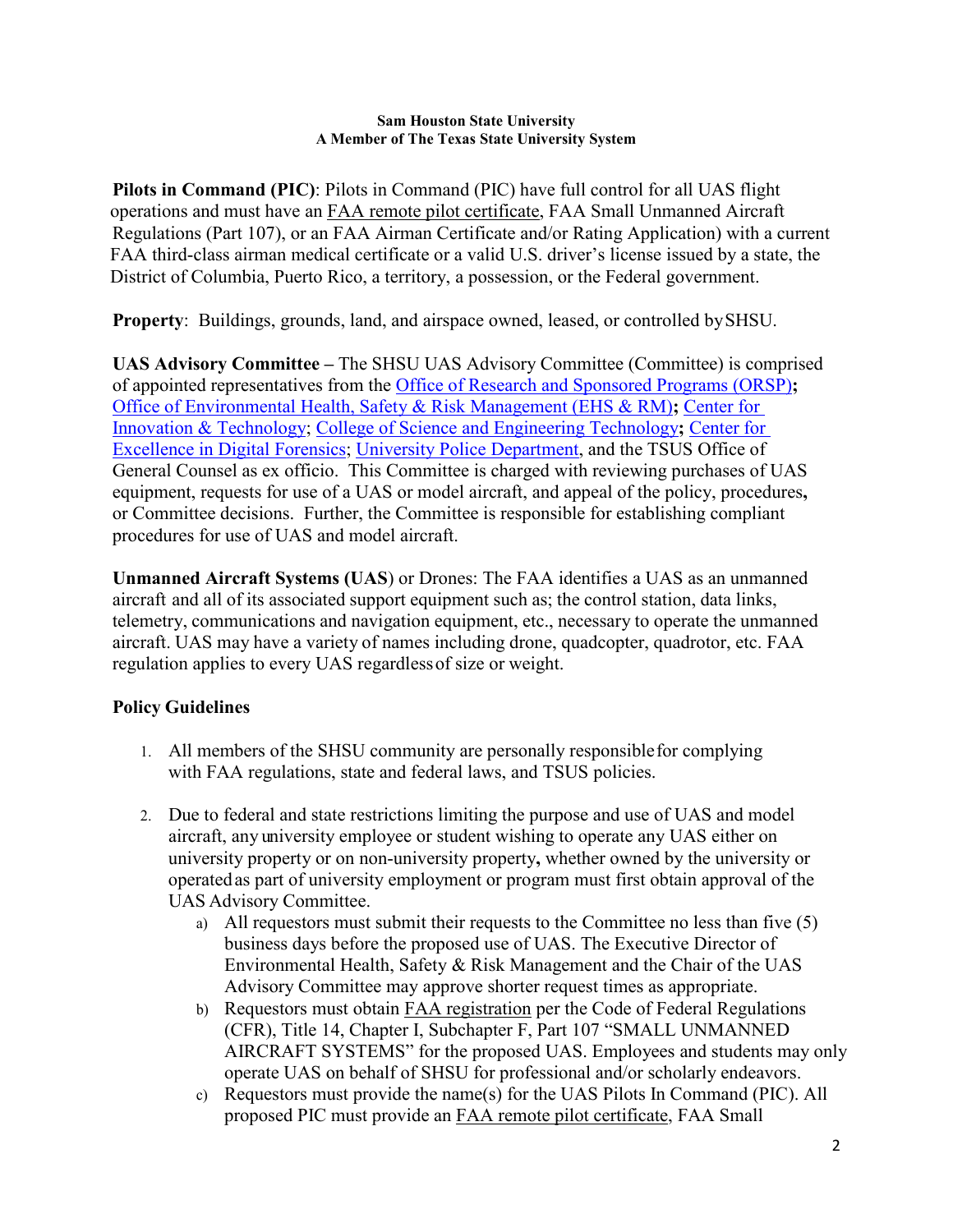Unmanned Aircraft Regulations (Part 107), or an FAA Airman Certificate Rating Application) along with a current FAA third-class airman medical certificate or a valid U.S. driver's license issued by a state, the District of Columbia, Puerto Rico, a territory, a possession, or the Federal government.

- d) Upon securing FAA registration and PIC authorization, prospective operators must submit a request for [approval](http://shsu.edu/dept/office-of-the-president/policies/SHSU+UAS+%28Drone%29+Application_Approval+Form_FINAL.pdf?language_id=1) to the Committee. Requests must be accompanied by (1) proof of FAA registration and PIC authorization and (2) employee certification of having reviewed Texas GovernmentCode Chapter 423 and any other safety material provided by EHS & Risk Management.
- e) EHS & Risk Management will communicate approvals and/or denials to the requestor with copy to the University Police. EHS & Risk Management shall maintain copies of all UAS requests and disposition of same.
- 3. Any university employee, student, or unit seeking to purchase a UAS or model aircraft, the parts to assemble a UAS or model aircraft, or UAS or model aircraft services with university funds, including funds disbursed through a university account, contract, or grant funds, must have the prior approval of the UAS Advisory Committee and use purchasing codes provided in this document.
- 4. Prior to using UAS or model aircraft on or over SHSU property, a third party must be authorized under a contract through SHSU's Procurement Office, Facilities Use Agreement with UAS provision or by execution of a Memorandum of Understanding (MOU) upon receipt of approval for operations from the UAS Advisory Committee. Third parties planning to use UAS on or over SHSU property must provide the requisite commercial general liability insurance with a minimum limit per occurrence of \$1,000,000 and a minimum aggregate of \$2,000,000. In addition, the third party must list The Texas State University System Board of Regents/Sam Houston State University as additional insured and hold the university harmless from any resulting claims or harm to individuals and damage to university property. Third parties must submit proof of FAA UAS registration and FAA PIC authorization in the form of an FAA remote pilot certificate, FAA 333 Exemption, or FAA CERTIFICATE OF WAIVER OR AUTHORIZATION (COA). FAA documents will be retained by the office of EHS  $\&$ Risk Management.
- 5. During the approved operation of a UAS for purposes of recording or transmitting visual images, operators must take all reasonable measures to avoid violations of areas normallyconsidered private and shall be personally liable for any civil or criminal charges/penalties related to the use of the UAS. See Texas Government Code [Chapter](http://www.statutes.legis.state.tx.us/Docs/GV/htm/GV.423.htm)  [423. Use of Unmanned Aircraft f](http://www.statutes.legis.state.tx.us/Docs/GV/htm/GV.423.htm)or potential offenses and associated fines. Violations range from a Class C misdemeanor to penalties upwards of \$10,000 for a single civil violation.
- 6. Authorized UAS operators will receive an approval form from the UAS Advisory Committee and must visibly display the approval form when operating a UAS on campus. All uses of UAS must comply with the following Prohibited Uses as listed below.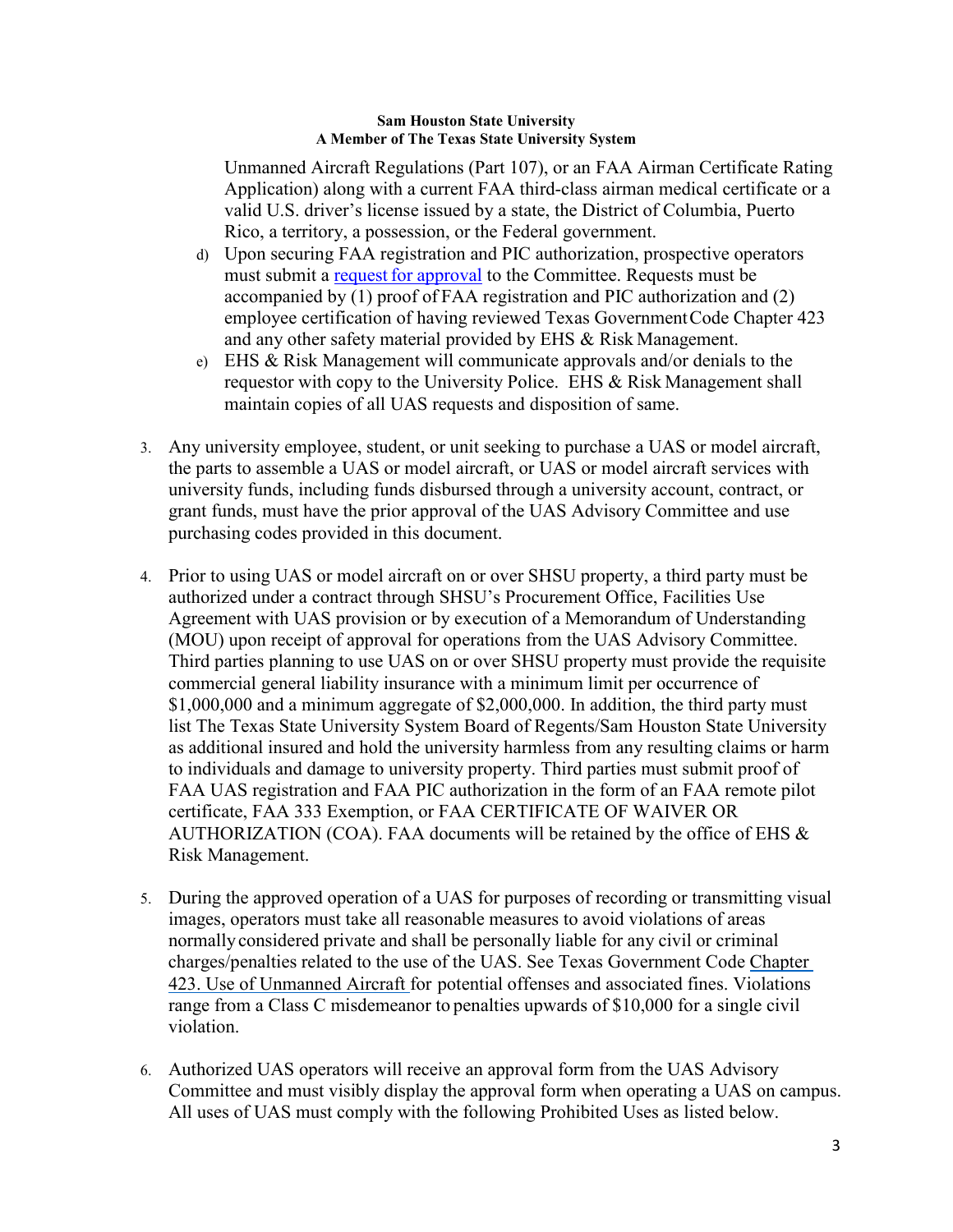7. Anyone taking photographs or videos on university property must follow university guidelines, file the appropriate forms, and obtain university approval as required by University Marketing and Communications, which may be obtained on the university T drive at T:\2012 SHSU Branding Materials.

# **Prohibited Uses**

Each prohibited use applies equally to employees, students, and thirdparties.

- 1. UAS shall not be used to monitor or record areas where there is a reasonable expectation of privacy in accordance with the law and accepted social norms. These areas include, but arenot limited to, restrooms, locker rooms, individual residential rooms, residential hallways orlounges, changing or dressing rooms, health treatment rooms, or other areas as determined by university administration.
- 2. UAS shall not be used to monitor or record confidential, sensitive, or personal information, which may be found, for example, on an individual's workspace, on computers, or on other electronic displays.
- 3. UAS shall not be weaponized, carry flammable materials or explosives, or used in a manner that purposefully compromises the safety and security of individuals and/or property.
- 4. Model, Nano, and Hobbyist aircraft are prohibited on SHSU property.
- 5. The FAA currently prohibits operation of a small UAS over anyone not directly participating in the operation, under a covered structure, or inside a covered stationary vehicle. UAS operation from a moving vehicle is prohibited, unless you are flying over a sparsely populated area (source: FAA Part 107).

## **Exceptions**

- 1. UAS operated under declaration of federal, state, or university emergency may be exempt from these guidelines.
- 2. Appeals may be submitted to the UAS AdvisoryCommittee.
	- **NOTE:** Under FAA guidelines, Temporary Flight Restrictions (TFR) may apply and must befollowed.